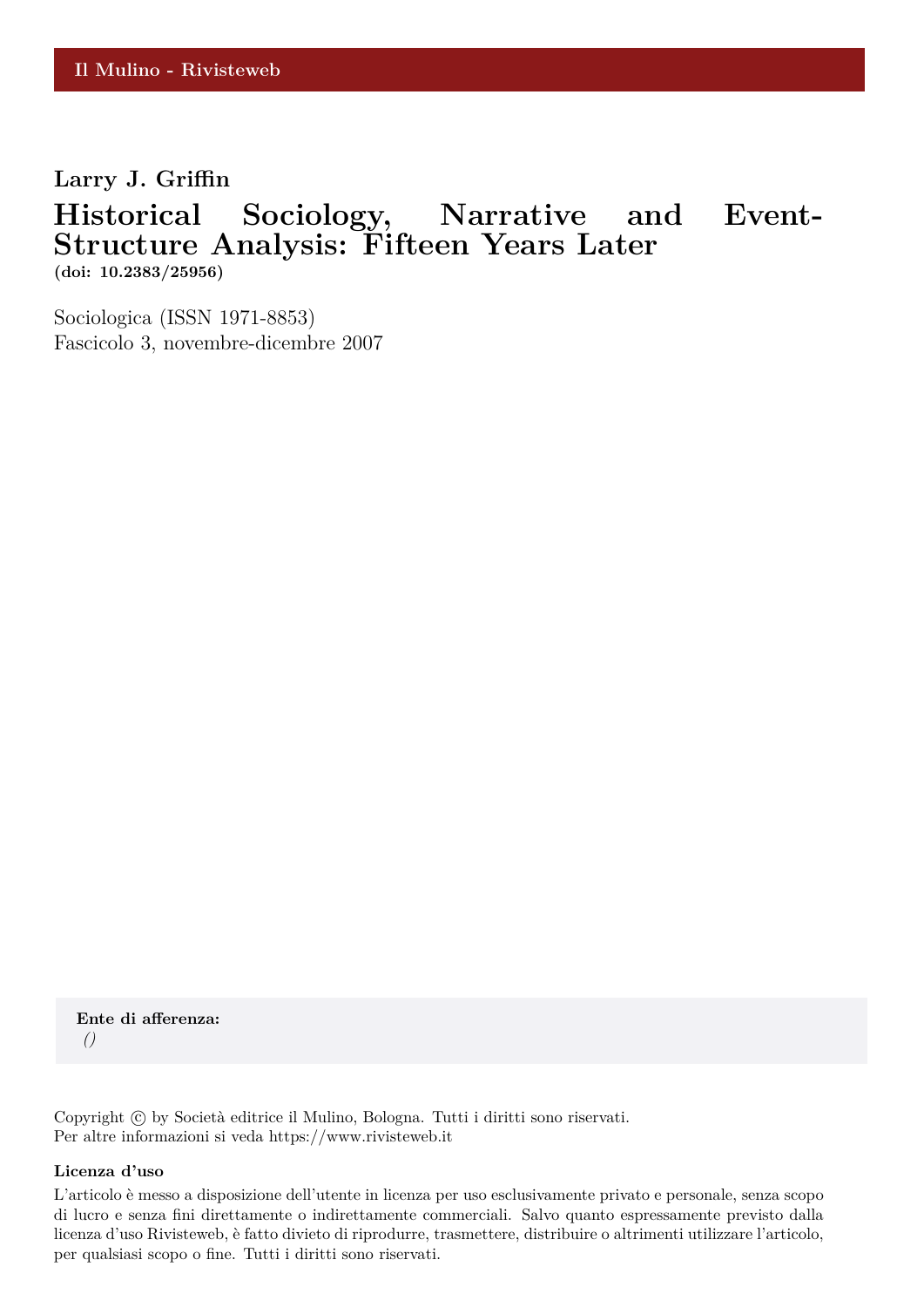# **Historical Sociology, Narrative and Event-Structure Analysis: Fifteen Years Later**

*by* Larry J. Griffin

doi: 10.2383/25956

## **Introduction**

Out of fashion for decades in American sociology, historical sociology in the U.S. gained force and then took off in the 1980s. Inspired by sociology's holy trinity – Marx, Durkheim, and Weber – and by latter practitioners of the craft, particularly Reinhard Bendix, Barrington Moore, and Immanuel Wallerstein, a handful of sociologists began in that decade to forge a methodologically self-conscious historical sociology, one often with a strong comparative dimension. Most responsible for this resurrection were Charles Tilly and Theda Skocpol. Tilly, of course, had been labouring in the vineyard of history for years, but in two books, *As Sociology Meets History*, and, more conspicuously and successfully, *Big Structures, Large Processes, Huge Comparisons* [Tilly 1981; 1984], he issued assertive programmatic visions of comparative historical sociology. For her part, Skocpol had already begun to reorient sociological inquiry with her hugely influential comparative-historical study, *States and Social Revolutions*, an analysis of revolutionary processes in three *ancien regime* states, pre-1789 France, czarist Russia, and Imperial China. But it was the her 1984 edited volume *Vision and Method in Historical Sociology*, and, for my money, at least, her introduction and conclusion [Skcopol 1984a; 1984b] to that book that fuelled and cemented her authority in the practice of historical sociology [see also Bonnell 1980; Skocpol and Somers 1980].

Skocpol and Tilly, of course, were not the only ones who, at about the same time, were pushing the frontiers of the discipline by urging us to emphasize comparisons and/or to historicize sociological inquiry. In 1987, Charles Ragin's *The Compar-*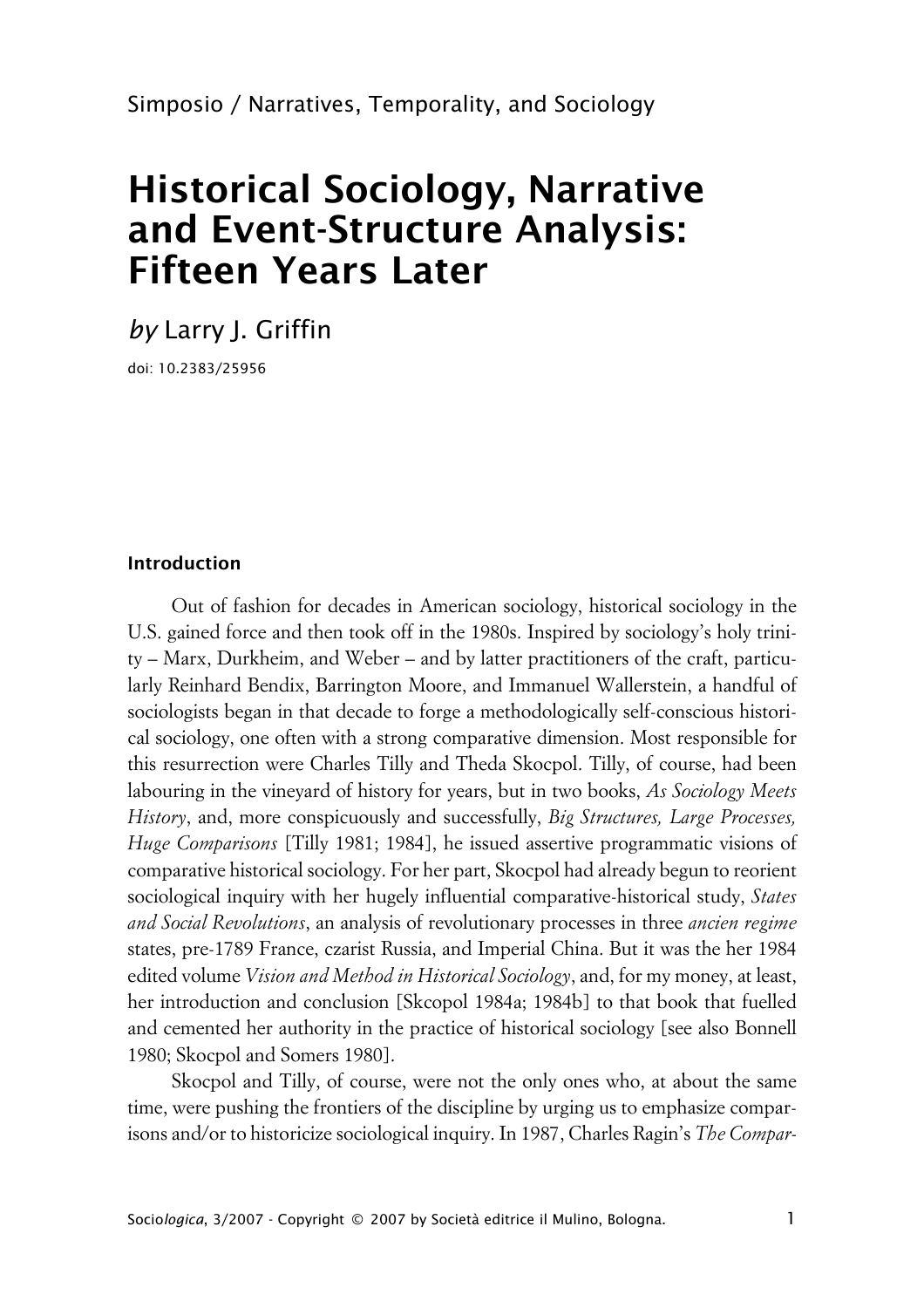*ative Method* – both a plea for and, with "qualitative comparative analysis" (QCA), a formal methodology for systematic comparative analysis – came out. Because QCA is rooted in a static logic (Boolean algebra) and is not intrinsically "historical" in any sense of the term, its impact on historical sociology has been limited, albeit quite powerful in some circles. A few years earlier, both Arthur Stinchcombe and British sociologist Philip Abrams [1980; 1982] published works extolling the promise of historical sociology, and, in the case of Abrams, offering a rough outline of how to go about doing it. Stinchcombe's *Theoretical Methods in Social History* [Stinchcombe 1978] is a quirky, highly idiosyncratic, and smart treatment of the topic. Abrams's *Historical Sociology* [Abrams 1982], still a woefully underappreciated gem, argues that there is no essential difference between history and sociology – only a matter of detail and scale separate the two – and remains the most analytically "radical" of the entire bunch. Neither of these, though, had the impact of those, substantive as well as methodological, by Skocpol and Tilly.

So by the end of 1980s, historical sociology was well established – indeed, it was practiced by some of the most distinguished and important scholars in all of American sociology – and the stage was set for further innovation. And the innovations did come. In 1990-91, I began experimenting with event-structure analysis [Griffin 1993], which I discuss in detail below.

Also, in the late 1980s and early 1990s, Roberto Franzosi [1989; 1994] began to analyze textual or "narrative" data using semantic text grammars, and Andy Abbott [1990] began publishing a series of articles on the importance of time and narrative in the journal *Historical Methods*. Putting some of these ideas to work, he and Alexandria Hrycak [1990] also adapted optimal matching analysis – a mathematical procedure designed to analyze sequence data – to social inquiry. The impact of Abbott's conceptual explorations of temporality was modest initially, but he did reach and shape the thinking of those of us (myself included) who had begun to explore time and its role in historical sociology.<sup>1</sup> So, too, did Philip Abrams. I noted above that his book *Historical Sociology* was the most "radical" – here meaning "historical" – intervention in the ongoing debate about the whys and hows of historical sociology. A quarter of a century later, it can still jar, can still unleash and stoke creative fires: image "explaining" V.I. Lenin, as he said a good historical sociology could accomplish,

<sup>1</sup> With Larry Isaac [Isaac and Griffin 1989], I had been experimenting with a form of time-series regression known as time-varying parameter estimation (TVPE). Unlike conventional times-series analysis, TVPE does not assume that time conveys a seamlessly and a historically general and temporally homogeneous causal process. Rather, it historicizes time-series analysis by showing how causal inferences about historical processes change with the addition and deletion of specific chunks of time.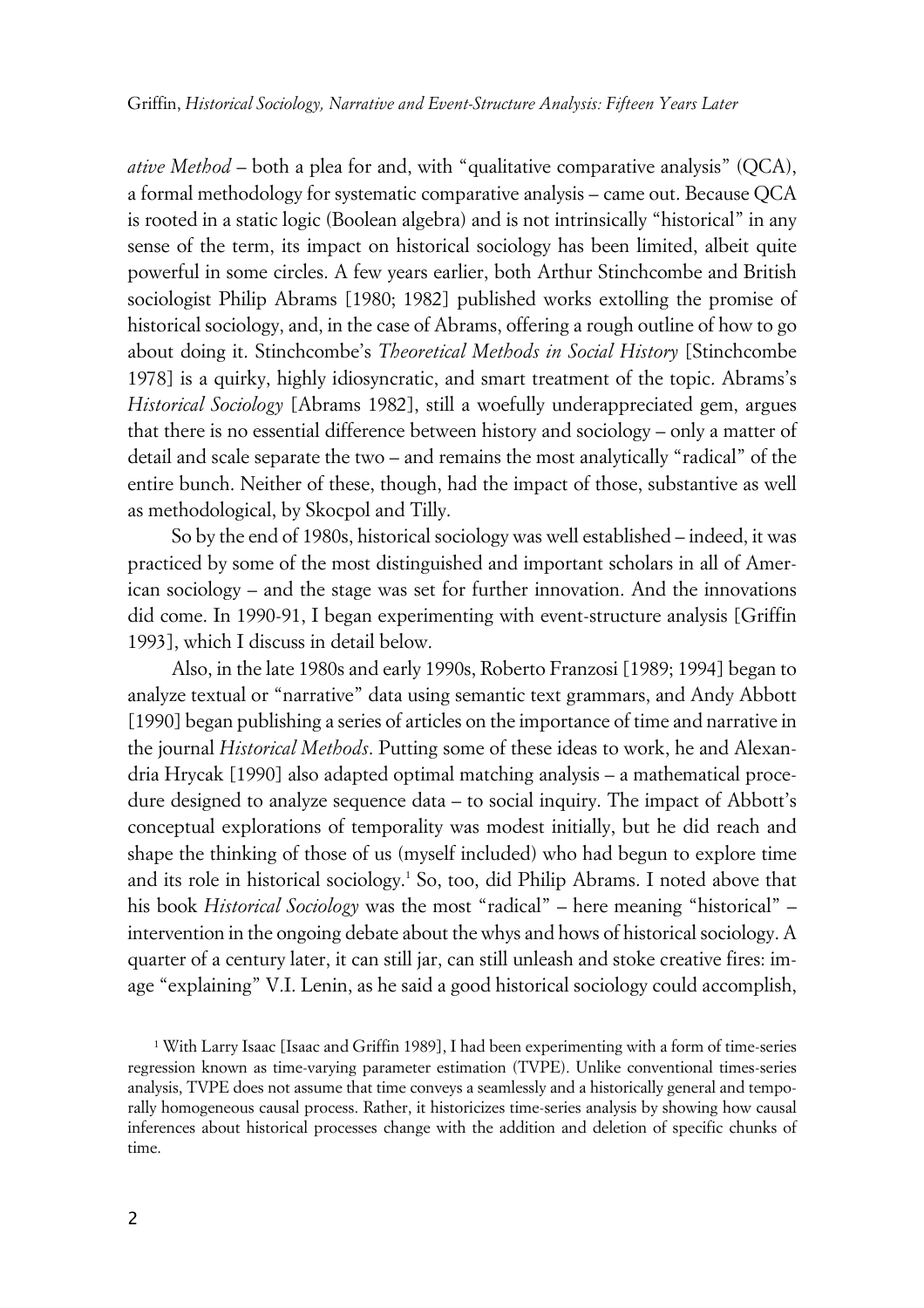as one would go about explaining any other unfolding happening! [Laslett 1991, for one, took him at his word].

Especially in his audaciously brilliant chapter "Explaining Events," Abrams hit on and propagated an event-centered mode of inquiry of immense potential power, one privileging and exploiting time, understood here as the temporally ordered, interconnected sequences of actions that constitute an event. His approach is at some analytical distance from that of Tilly and Skocpol. The former had long used timeseries analysis and other quantitative techniques, and the latter deployed what Sewell [2005, 95] called "experimental" time, a form of time in which historical temporality is viewed as an ahistorical "congealed block" which is then sliced into "artificially interchangeable units" suitable for conventional scientific and causal analysis, here Millsean-type logical comparisons. For Skocpol, then, her use of temporality was inferentially limited to what I have elsewhere called "time-as-context" [Griffin 1992].<sup>2</sup> In contradistinction to Skocpol and other formal comparativists, such as Ragin, Abbott [1990; 1991; 1992] also persuasively argued that the processual nature of social life – whether the life of an individual, an institution, or a revolution – requires thinking temporally and narratively. In particular, narrative, in focusing on temporality and social action, promises deep theoretical knowledge about the mutually constitutive interplay of agency and social structure, a dynamic continuously occurring *in* time and *through* time [Giddens 1979; Abrams 1982; Sewell 2005]. Events are the "indispensable prism" [Abrams 1982, 192] through which this process – labeled "structuring" by Abrams [1982, 3] – may be observed. As "portentous outcomes (...) transformation device(s) between past and present" [Abrams 1982, 191], events are imbued with sociological import because it is *in* and *through* their unfolding that we see the collision of social structure and social action. Narratives are crucial here because they are how we analytically reconstitute, describe and comprehend events.

Sociological explanation of how and why an event unfolds as it does requires a type of causal logic that is grounded in "time" and in distinctively temporal processes [Abrams 1982, 302; Aminzade 1992]. Most sociological explanations are comparative and generalizing, not temporal, in their logic [Lieberson 1985; Abell 1987]. They rely on logical comparisons across a few cases – Skocpol's [1979] preferred method – or analysis of statistical regularities across many cases, or logical subsumption of

<sup>&</sup>lt;sup>2</sup> By this, I mean that Skocpol and other "contextualists" use the temporal context of an event as an indicator of institutional or structural arrangements, possibilities or contradictions. Occasionally, it is tapped for evidence of the modal interests, thoughts or other mental processes of the "typical" actor in the time period studied [Beer 1963]. Contextual differences across cases indicate differences in these arrangements/processes, and it is these differences that are compared, contrasted, and analyzed logically and statistically to make causal and statistical generalizations. See also Burawoy [1989].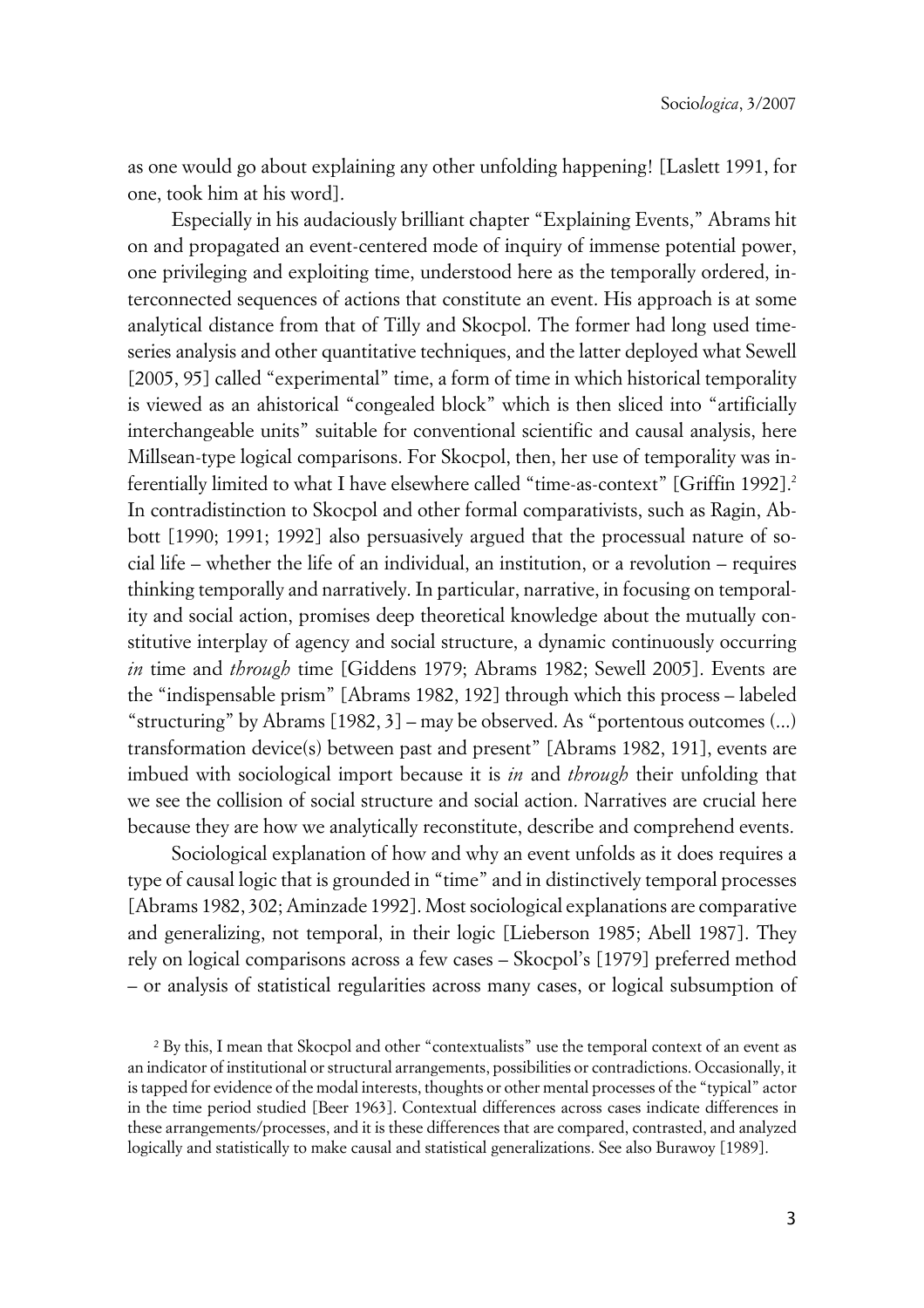particular cases under broader historical generalizations and theoretically general laws [Abbott 1991; Griffin 1992]. Narratives, on the other hand, are intrinsically temporal – that is to say, historical – in both construction and explanatory logic. They portend a very different sort of sociology from the sort practiced by scholars uninterested in history, even, for that matter, from the sort of historical sociology practiced by Skocpol, Tilly, and Ragin.

Narrative explanation takes the form of an unfolding, open-ended story fraught with conjunctures and contingency, where what happens, an action, in fact happens because of its order and position in the story. Narrative therefore permits a form of sequential causation that allows for twisting, varied and heterogeneous time paths to a particular outcome. In narratives, we can see how the cumulative consequences of past actions increasingly constrain and limit future action. This notion of "path dependency" [Aminzade 1992] can be used to examine the determinants of key actions at any given historical moment, counterfactually explore actions and choices not taken, and help explain why sequential paths are sustained through time. We also see the "emergence of novelty" in narrative [Porter 1981, 34], those contingent, unpredictable acts often having big consequences that are nonetheless explicable in light of temporal ordering and connectedness. Thus through how it organizes information and fosters understanding of sequentially unfolding action, narrative encourages, even coerces, far more explicit deployment of the sort of temporal causation envisioned by Abbott, Abrams, and others than do other analytical procedures. How, though, to implement narrative analysis of events in a rigorous, replicable fashion? How, that is, can a sociologist simultaneously use and transcend an event's temporality to understand the reason's for an event's unfolding, and how to do so in a way that permits critics to understand and evaluate the soundness and fecundity of the explanation without losing narrative, the unfolding story? For me, the answer was event-structure analysis.<sup>3</sup>

## **xWhat ESA Does and How It Works<sup>4</sup>**

Event-structure analysis (ESA) is a member of a family of formal analytic procedures designed to analyze and interpret text, in particular the temporal sequences constituting the narrative of an event. It was developed by David Heise [1988; 1989;

<sup>3</sup> Some material in this and the preceding two paragraphs first appeared in Griffin [1992].

<sup>4</sup> Much of this section is a slight modification of material first appearing in Griffin [1993] and Griffin and Korstad [1998]. See <http://www.indiana.edu/~socpsy/ESA/>for more information about ESA, about downloading ETHNO, citations to works that have used ESA, etc.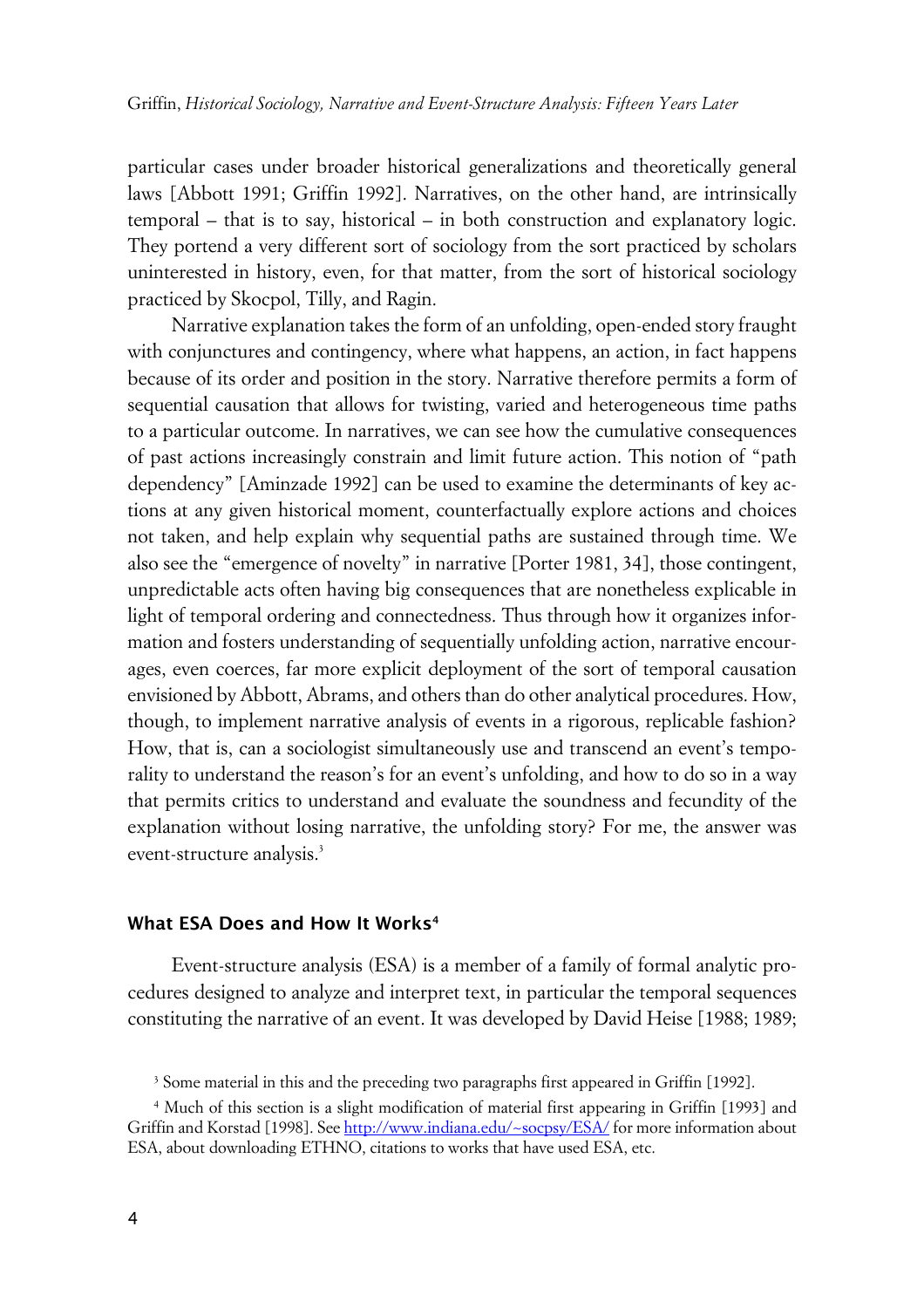Corsaro and Heise 1990], a social psychologist at Indiana University. Influenced by intellectual developments in cognitive anthropology as well as by rational-choice theory, Heise developed ESA to study cultural routines and the subjective representations of reality, presenting it as a tool both to impute causality and to interpret meaning in ethnographic data. Its basic purpose is to aid the analyst in "unpacking" an event – that is, in breaking it into its constituent parts, which are sequences of actions – and analytically reconstituting it as a causal interpretation of what happened and why it happened as it did.<sup>5</sup> It differs therefore from much conventional narrative history in that it forces researchers to develop an *accounting for* the event rather than simply an *account of* it [Abrams 1982]. ESA focuses on and exploits an event's "narrativity" – its temporal orderliness, connectedness, and unfolding – thereby helping historians and social scientists infer causal links between actions in an event, identify its contingencies and follow their consequences, and explore its myriad sequential patterns. Unlike most other formal analytical techniques, it is completely nonnumeric and non-statistical, and it most decidedly does not answer questions analysts might wish to ask of their data ("does the presence of strong trade unions in a nation result in the transfer of income from rich to poor"?; "do unions impede or stimulate strike activity?"). Just about all it does is ask researchers questions about the actions making up the event and then diagram their responses. ESA's value, then, is largely heuristic, centered on how it relentlessly probes the analyst's construction, comprehension and interpretation of the event.

To analyze an event one first prepares a chronology of actions which, in the analyst's mind, define the event. While ETHNO offers no direct assistance at this point, preliminary event-structure analysis often helps the analyst to detect weaknesses in the chronology and to refine it in various ways. The chronology is entered as input into ETHNO, where it is then reformulated as a series of questions about the causal connections among actions constituting the chronology. ESA thus forces the analyst to replace temporal order as the basis for attributing causality with her or his expert judgement or knowledge about potential causal ties among these actions, judgements limited by an action's temporal position in a sequence but not determined by it. It does this by quite literally transforming the chronology into a series of "yes/no" questions where the analyst/expert is asked if a temporal antecedent ("or a similar event") is required for the occurrence of a subsequent action. Responses to ETHNO's questions are displayed as a "directed" or causal diagram of the logical

<sup>5</sup> On "causal interpretation," the best source remains Max Weber, *The Methodology of the Social Sciences* [Weber 1905], pp. 113-188, especially p. 169. Clifford Geertz [1980], who was greatly influenced by Weber, uses a similar phrase, "interpretive explanation."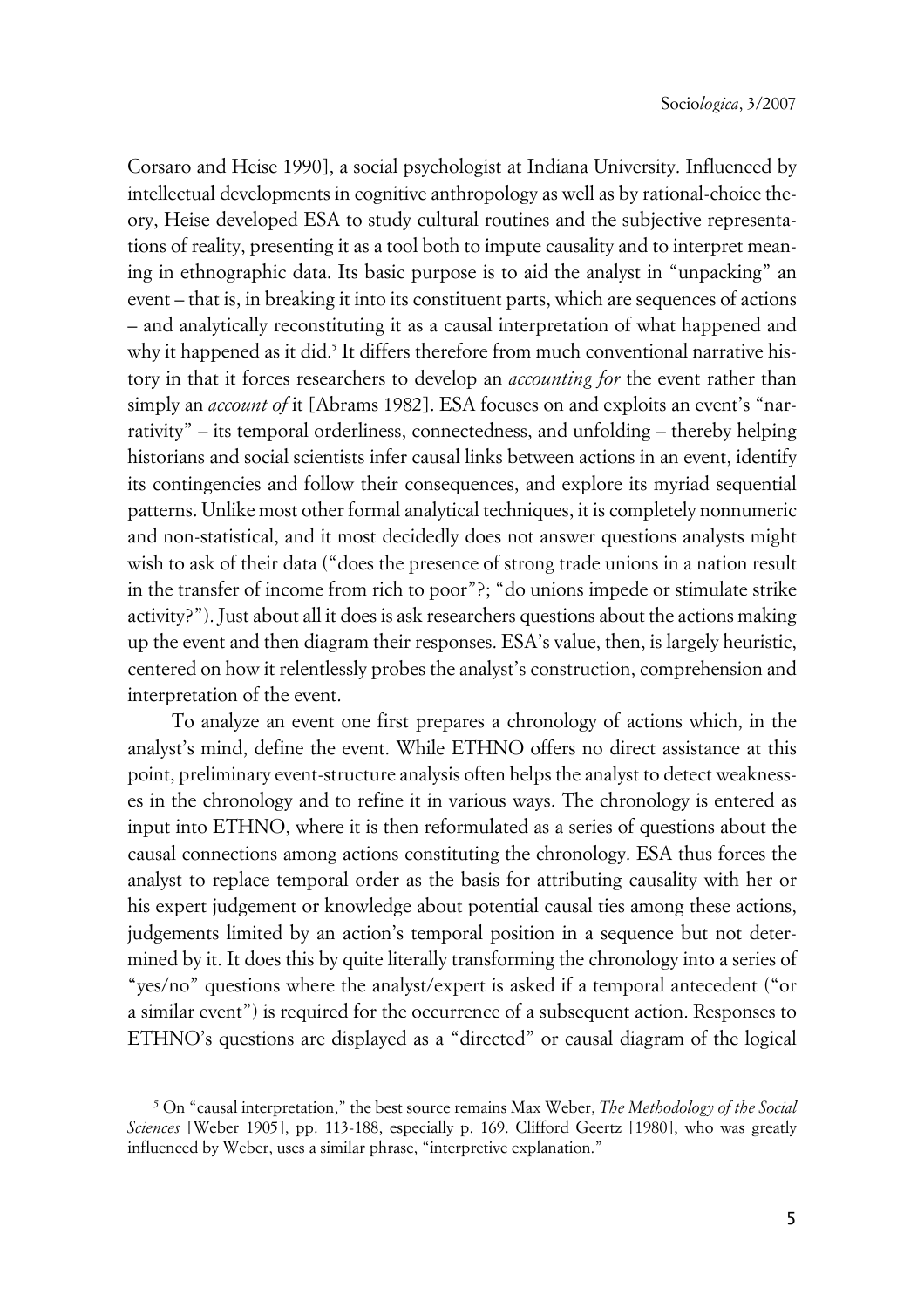structure of action underlying the event's narrative or chronology. The diagram, finally, is the event structure and represents the analyst's interpretation of the causal connections among the unfolding actions constituting the event's chronology.

ESA also allows explicit generalization of the initial (or "concrete") configuration. Here the analyst abstracts from the concrete event structure in two ways. First, actions which, in the expert's judgement, are embellishments on or otherwise incidental to the main paths of action or are without imputed cultural or historical significance can be dropped from the "abstracted" chronology. Second, actions which are retained for further analysis are conceptualized as instances of theoretically general sequential actions. ETHNO then interrogates the expert about the causal relations between these generalized actions just as it did about the concrete actions. As the analyst answers these questions, ETHNO, again as before, constructs a diagram of action, this time structuring the theoretically abstracted actions at a higher level of generality and parallel to the concrete event structure. The general event structure is subsequently assessed for logical inconsistencies both against ETHNO's internal logic about how action must unfold (e.g., for an action to occur it must be "primed" by a previous action) and the causal imputations embedded in concrete event structure. Logical contradictions between the general and the concrete event structures may necessitate altering the imputed causality in either or both to make each logically consistent with the other.

ESA, finally, permits strict comparisons of events. Events' general structures can be directly compared in numbers of ways, and numbers of discrete particular events – after comparison – can subsumed under a one theoretically *and* historically general logic of action. Events' general logic of action, additionally, can be strictly compared to a purely theoretical representation of a general process to permit theory testing and theory development.

What ETHNO does not do is answer its own questions, and, as I noted above, causality is not "discovered" through its use. The analyst, not the software, possesses the knowledge needed to structure and interpret the event. By forcing the user to be precise and meticulous about the construction of historical narratives, to reason causally about their sequences, and to be clear about the bases of causal judgements, ESA lays bare the investigator's understanding so lucidly – indeed starkly, as a diagram of the logic of action – that insights into causal significance are intensely sharpened and problems of causal interpretation are prominently displayed.

More firmly and self-consciously than do most formal analytical procedures, ESA thus bridges the often damaging methodological chasm separating narrative history from generalizing social science. On the one hand, it borrows from formal social science methodology several features, including the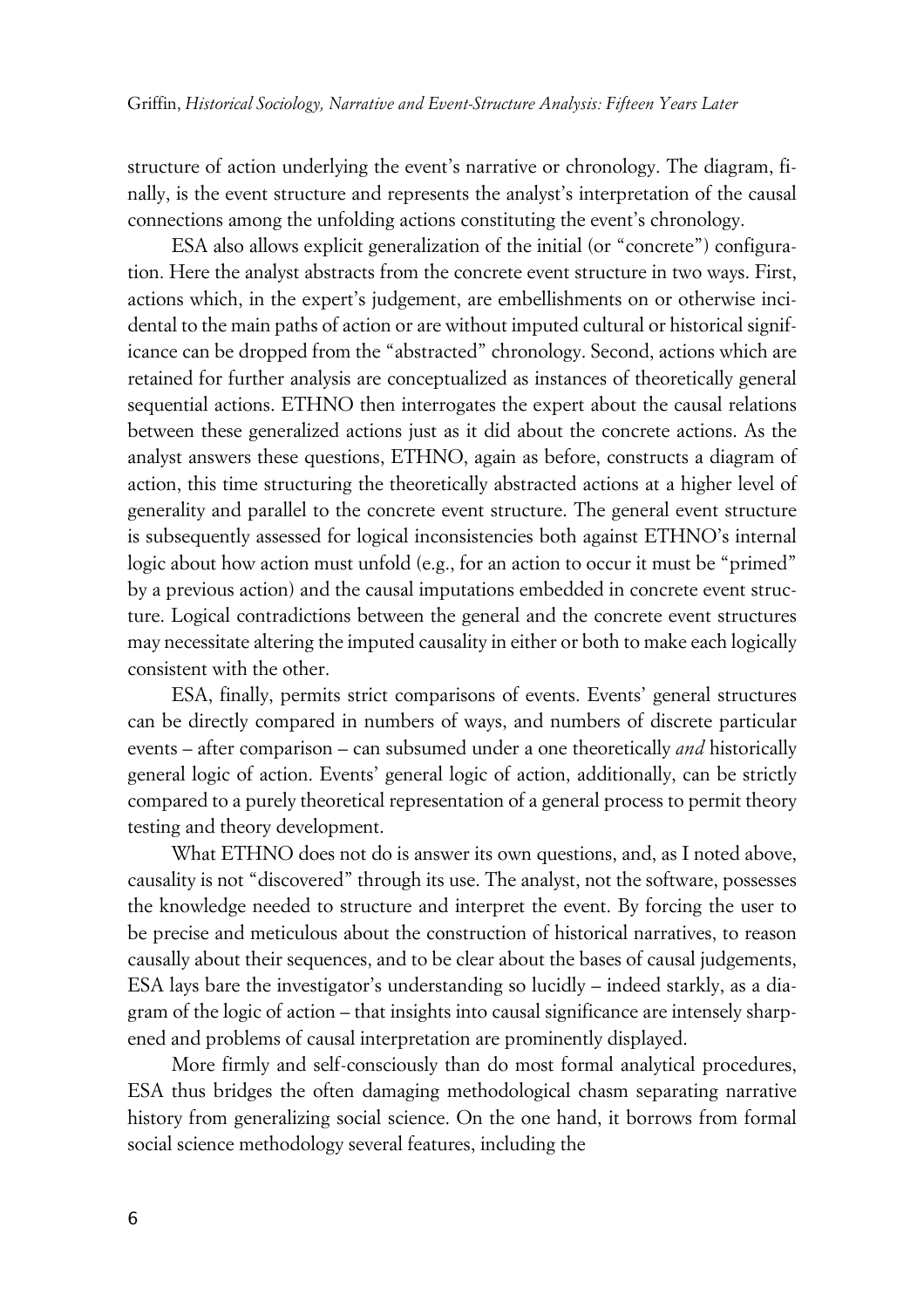*a*) explicit deployment of theoretical concepts and hypotheses about social life,

*b*) application, validation, and development of theoretical, historical, and causal generalizations, and

*c*) use of replicable procedures of analysis.

On the other hand, ESA also mimics in important ways how many historians and historically-oriented social scientists, although themselves drawing on less formal analytical strategies, actually reason to infer causality and meaning from an event. Thus, it requires analysts to

*a*) situate events in their historical and cultural contexts and then capitalize on contextual knowledge for explanatory and interpretive purposes,

*b*) focus on actors and on social action, thereby fostering appreciation and comprehension of agency; that is, of how women and men actively mold, if in ways they do not always foresee or necessarily wish, their world,

*c*) evoke "imaginative reconstruction" of the actor's world and her/his motives, strategies, and understandings,

*d*) view the precise unfolding of an event as of cardinal importance to its interpretation, including its interpretation as an instance of a general phenomenon,

*e*) maintain, through the question-and-answer routine discussed above, fidelity with the interrogatory spirit undergirding much historical reasoning by requiring the analyst to "interrogate" and "cross-examine" events for evidence of causal significance.<sup>6</sup>

*f*) adopt the understanding of historical events as configurational, contingent happenings characterized by what philosopher-historian Porter [1981] labels "the emergence of novelty," and

*g*) rely on their substantive judgement and interpretive skill rather than on prefigured (and thus historically "inflexible" or "static") theoretical generalizations, or logical or statistical algorithms or rules.

ESA's unique analytical efficacy, then, resides in the fact that its very logic of operation – that is, in what it does and what it demands of the analyst – synthesizes social science and historical methodologies while also empowering each to speak (as it were) with its own "voice." This synthesis is seen in research practice both through 1) ESA's integration of the theoretically/ empirically general and the historically particular so thoroughly as to render their differences largely moot, and 2) its merger of two modes of inquiry often juxtaposed against each other, explanation and interpretation; with ESA, analysts explain *as and because* they are compelled to interpret, and they interpret *as and because* causal explanation is demanded. ESA demands what

<sup>6</sup> "Interrogate" is from E.P. Thompson [1978], "cross-examine" is from Marc Bloch [1953].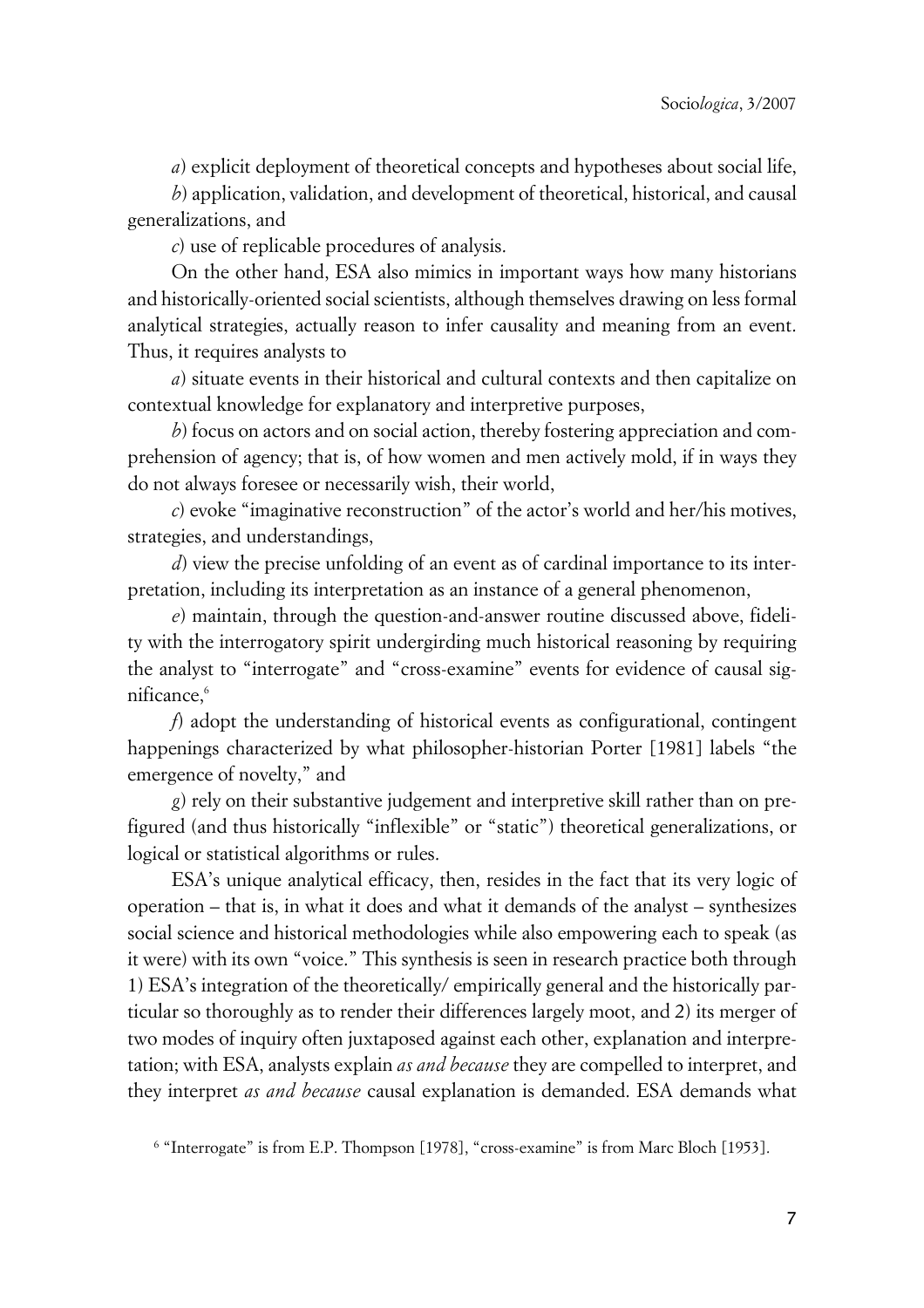E.P. Thompson [1978] has called a "disciplined dialogue" between theory and evidence. In particular, it mandates near constant "particularization" of the theoretically general ("what bearing does this generalization have for this particular action? for this particular event?") and the "generalization" of the historically particular ("what is the general meaning and significance of this action? what generally induces action of this sort?"). Narrative is buttressed by ESA's analytical self-consciousness, then, just as social science methodology is historicized in purpose and practice. Due to this methodological dualism, finally, inferences reached with ESA, though generally interpretive in nature, are strictly replicable. Critics know exactly the causal interpretations, and (often) the logical, empirical and theoretical reasons for them, and can directly challenge any aspect of the analysis, from the selection and written description of actions to be analyzed to their imputed significance and causal connectedness.

## **xESA's Impact, Or the Lack Thereof**

One would think – at least *I* thought at the time – that a methodology with so much going for it would be embraced by a wide range of scholars, from historical sociologists and historians to those political scientists interested in the temporallygrounded, less formal narrative procedure known as "process tracing" [Bennett and Elman 2006]. Well... I was flat wrong: ESA's impact, at least as assessed in the Social Science Citation Index (SSCI), has been small indeed.<sup>7</sup> True, my 1993 *AJS* article, in which I introduced ESA to historical sociologists, has been cited a bit more than 100 times (as of mid-December 2007), a respectable number, I suppose, but way, way short of Ragin's *The Comparative Method*, which by my estimation has been cited *at least* 700 times in journals alone. His various expository articles on QCA have accrued still more citations. Few of the works citing my article, moreover, delved into or used ESA per se; most gave a it a passing nod or referred to my general brief for the importance of time, sequence, and narrative. In fact, other than myself and my co-authors [Griffin and Korstad 1995; Griffin, Clark, and Sandberg 1997], few historical sociologists have placed ESA at the core of their research [e.g., Isaac, Street, and Knapp 1994; Brown and Brueggemann 1997; Brueggemann and Boswell

<sup>7</sup> Among other things, the SSCI tallies the number of times a scholarly piece – book, article, or chapter, published or unpublished – has been cited in articles published in hundreds of journals. For numbers of reasons – citations in books are not counted, for instance, and some journals are not included in the count (but very few, if any, "high impact" journals are excluded) – the SSCI count is only one approximation of a scholarly production's impact. Still, it is an important one, often evoked to denote influence of a piece of work, a scholar, even entire departments, and often used, also, in the U.S. in hiring, promotion, and tenure decisions.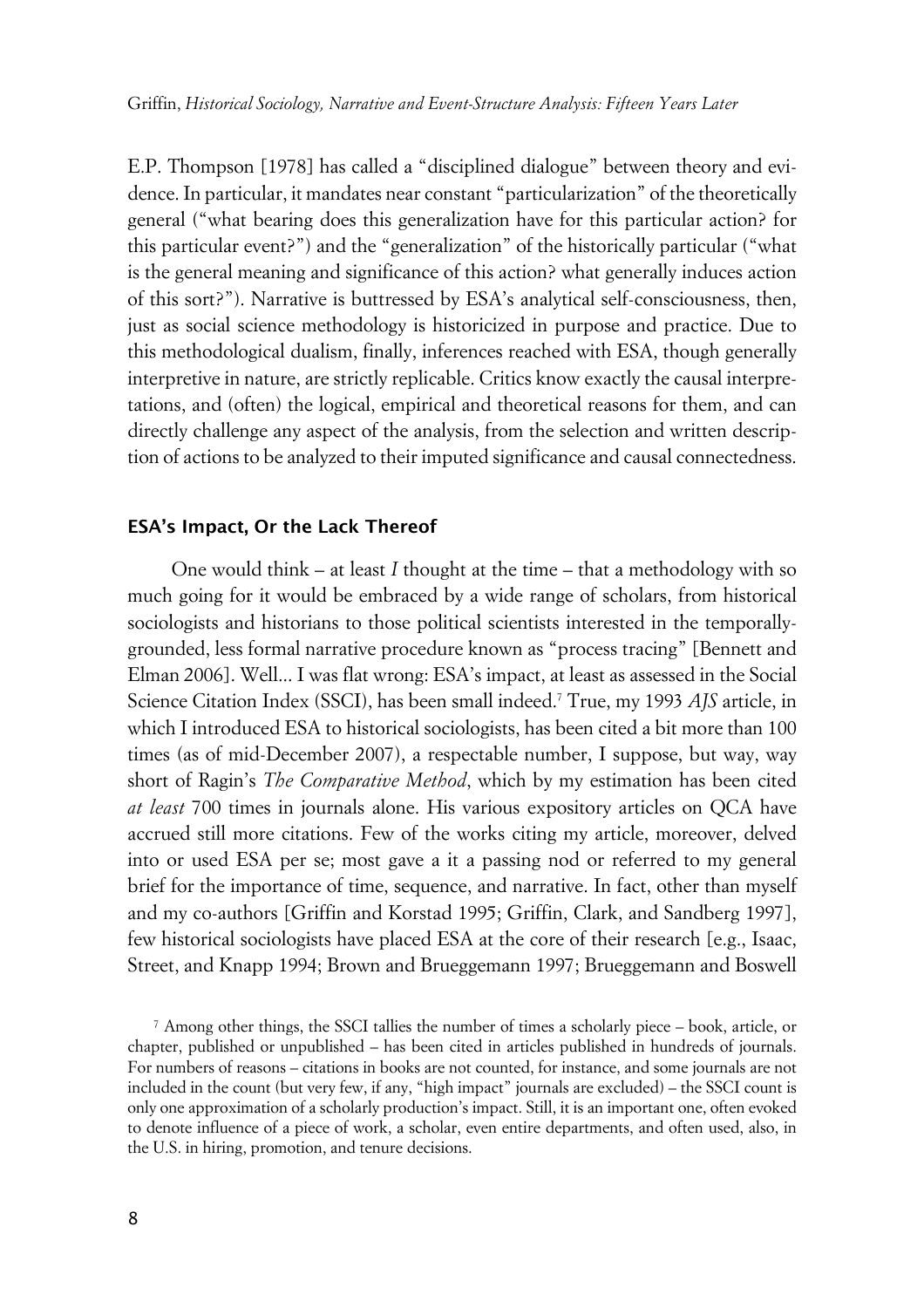1998; Brown 2000; Brueggemann and Brown 2003; Biggert 2004; Richardson 2004]. The procedure has been used in other disciplines – medical anthropology (U2001), organizational behaviour [Stevenson and Greenberg 1998, 2000], and human ecology [O' Neill *et al*. 2007] – but very infrequently. Heise's pioneering articles on ESA [Heise 1988; 1989; Corsaro and Heise 2000] have also received only a modest numbers of citations (a total for the three articles of 80 or so), and my only other exposition of ESA, co-written with historian Bob Korstad, almost never appears in the SSCI [Griffin and Korstad 1998]. Moreover, I've no knowledge of a historian or political scientist ever using ESA, and very few have cited the basic references to it. $8$ 

#### **xWhy So Few Applications**

Beyond whatever personal disappointment all of the above suggests – and there is some, no doubt about it – the real question is why has ESA been used so infrequently. Let's take its unimpressive presence in sociology first.

Possibly that condition is due to the fact that ESA is hard work – not learning the software, which can be mastered in a few hours – but hard in the sense that it demands so much from those who use it. To use it productively, one must know an immense amount about one's case: cursory information – "background" information, if you will – is not sufficient to answer intelligently ETHNO's questions. As I said above, very different kinds of knowledge and modes of reasoning are essential – and remember, they must be synthesized – because of the nature of these questions: does action B require action A for it to occur? Sounds simple? It's not, not in the least. I know from personal experience that it is a whole lot easier to use very sophisticated time-series analysis or procedures to model a system of structural equations containing latent variables, correlated measurement errors, and non-recursive causation. To use these procedures and software packages (e.g. EVIEWS, Mplus), one does not need to know the math behind them, or really know how they work or what they do. With ESA, though, one can not answer these "simple" questions adequately without being somewhat of an "expert." There is, I think, a bit of truth to the claim that sociologists do not use ESA because it is too demanding; a bit, but no more. I trust that most of my colleagues would do the hard work if they believed it would pay off: look, for example, at what Skocpol had to learn to write *States and Social Revolutions*.

<sup>8</sup> On historians, see, e.g, Brundage [1994], Cha-Jua [2000]; on political scientists, see Rihoux [2006].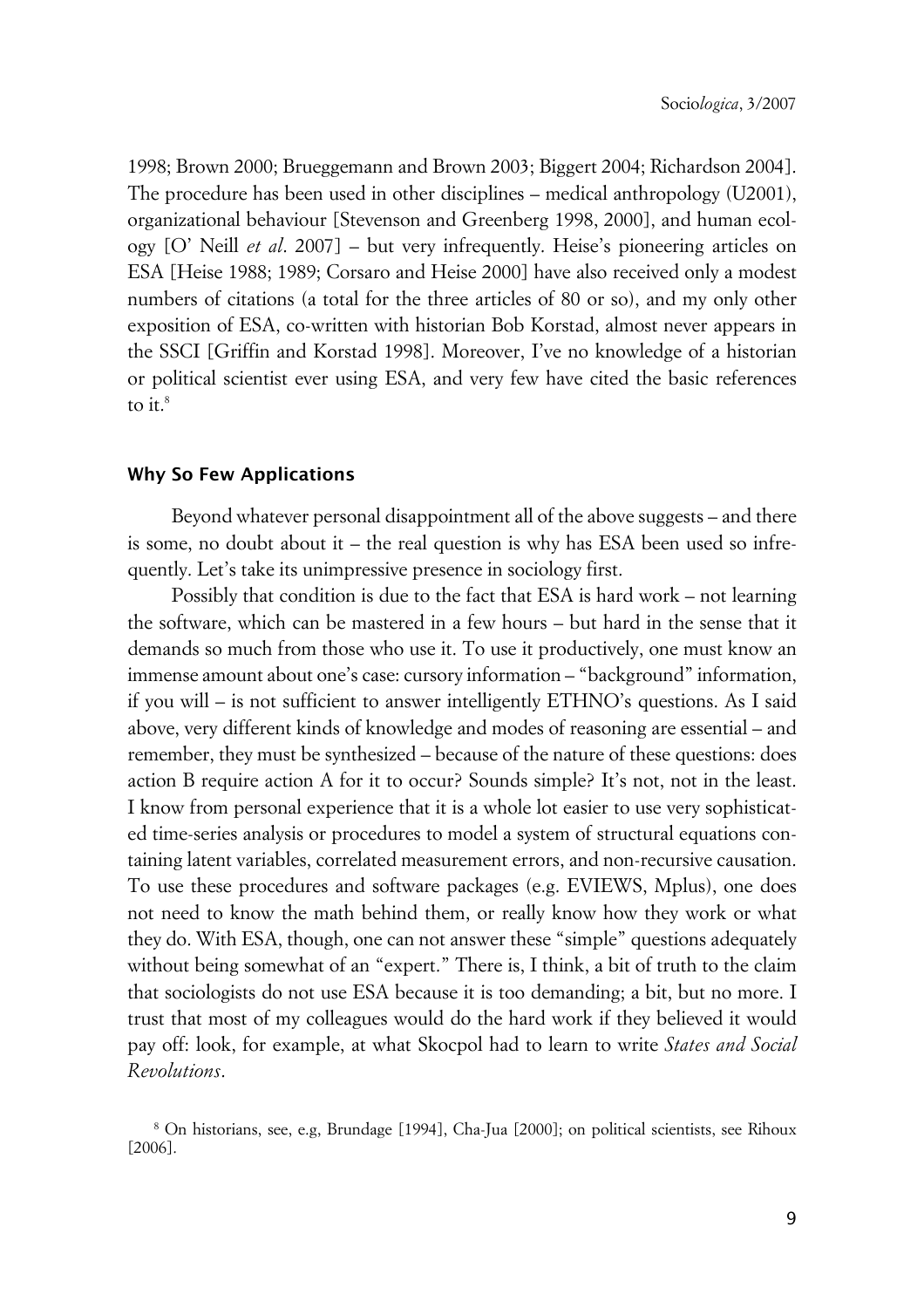Griffin, *Historical Sociology, Narrative and Event-Structure Analysis: Fifteen Years Later*

One might also be tempted to conclude that as a formal, but non-numeric, non-QCA-type method it is shunned by a hegemonically quantiphilic sociology, at least in the U.S. Possibly so, but I'm personally dubious. Several facts militate against this explanation as the primary one. First, I am not at all sure that such a description of American sociology is accurate. Clearly, articles in the most widely read journals in the States are more often statistical – and fancy statistics at that – than not, but plenty of non-quantitative, historically-grounded pieces appear in those journals, too. U.S. sociology's most prized books, additionally, are, with some exceptions, qualitative of one sort or another, not quantitative. Second, to the extent that ESA is known by European sociologists, and I do know that a handful, at least, are familiar with it, it has, to my knowledge, never been used there, despite the fact, or so I understand, that European sociology is considerably more methodologically diverse, specifically more historical, than the flavour we Americans tend to practice.° Finally, we've a comparison case in Abbott's optimal matching analysis, a technique that is very much statistical. Abbott's and Hrycak [1990] introduced this methodology to the sociology community in 1990, in *AJS*. Seeing print a few years earlier than my 1993 *AJS*, that article seems to have been cited around 125 times, a bit more than mine but not by much, despite the fact that Abbott is much more visible and centrally positioned in American sociology than am I. (Heise, too, is an important figure in American sociology; again, his early ESA articles are cited with only modest frequency.) And, like ESA, optimal matching analysis appears to be seldom deployed in sociology. So, if Abbott's statistically innovative approach to sequence analysis remains about as little used as ESA, the latter procedure's near-invisibility is not due, alone or even predominantly, to the discipline's quantitative bias. But ESA's lack of descriptive and inferential statistics is suggestive of what (I believe) is going on. My untested, quite possibly inchoate explanation for its poor showing in sociology is as follows.

Event-structure analysis, I suspect, appears to many, especially the hard-core positivists and generalizers, as 1) too "historical," too "particularistic" and possibly too "subjective," and 2) to prize complexity at the expense of parsimony. (There is rich irony here: few, if any, sociologists have more accomplished positivist creden-

<sup>9</sup> . To dramatize this point, let me recount a brief story. On behalf of the European Consortium for Political Research (ECPR), Benoît Rihoux graciously asked if I would offer a course for European graduate students on sequence analysis – we agreed on both ESA and optimal matching analysis – at ECPR's 2007 Summer School in Methods and Techniques. I agreed, developed what I believed was a clear, inviting course description/syllabus, and sat back to see how many students the course would attract. The answer: two. And, if memory serves, one of those was not quite sure if s/he would could actually enroll. Needless to say, that class was cancelled, and, understandably, I've not been invited back.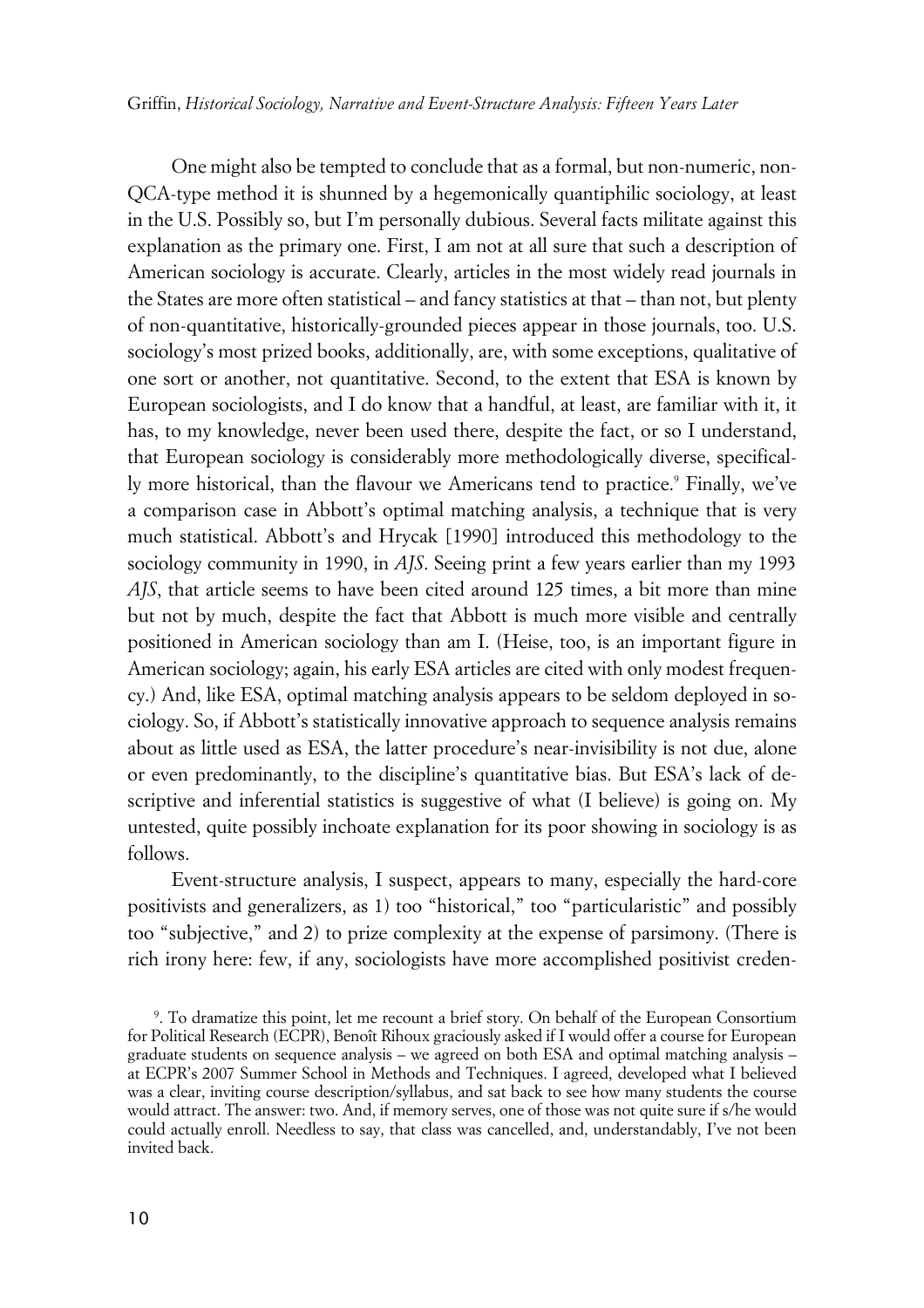tials than David Heise.) Then, too, there is the way that ESA goes about comparing cases: unlike Mill's methods of agreement and difference [Skocpol 1979] or QCA, it does not isolate a few attributes of cases and then compare and contrast.<sup>10</sup> Rather, ESA compares the entire imputed "concrete" or "general" event structures; each and every path, sequence, historical blind alleys, contingencies, and so on are compared in a way similar to the logic of analytical induction. Even more basic is how ESA construes a case – as a narrative of an event. Such cases need not have set boundaries (as in both quantitative analysis and QCA), need not be independent from other cases, and may be nested, so that one narrative is enveloped by another one, and the second one, in turn, subsumed by a third narrative. Cases, to ESA, may consist of a narrative of a strike lasting days, of a funeral lasting hours, of the Vietnam War lasting years, of the history of a labor union lasting decades, or of the expansion of the capitalist world economy over the last four centuries. Each of these "cases" is, or can be understood to be, an example of what Philip McMichael [1990] calls "incorporated comparisons," whereby a case is anything but a bounded, fixed entity but is instead constructed by conceptualizing different historical instances as interdependent which, when cumulated and connected through time and space, "form" the whole as a general but empirically diverse historical process. Thus the very definition and selection of "cases" in ESA becomes the object of theorizing and research, not their point of departure.

Each of these characteristics of ESA – its intellectual demands, its lack of fealty to statistics or logical algorithms, the unusual way it compares and generalizes, its historical thrust, its construction of cases – is, I believe, challenging to many in the field. Taken together, all of these probably imply, to some (many?), that ESA is not even "sociological" at all. They are wrong, however: it is as "sociological" as any methodological procedure we collectively use; its just sociological in a novel way, in a way that would require jettisoning scientistic definitions of what we sociologists are to do and how we are to do what we do.

Now, what about the historians, why have they failed to pick up on ESA? Most, no doubt, have no knowledge of it (this is true, of course, for sociologists as well). The only ESA application in a history journal of which I am aware is my article with Korstad in *Social Science History* [Griffin and Korstad 1995], hardly a "regular" history journal likely to be read by many narrative historians. Also, ESA had the bad luck to have been developed and publicized just when a great many historians were making the "linguistic turn." In leaving analytical history behind, historians felt less interest in, or a need for, a rigorous methodology devoted to causal analysis. Those

<sup>&</sup>lt;sup>10</sup> See Griffin and Ragin [1994] and Rihoux [2006] for a brief comparison of OCA and ESA.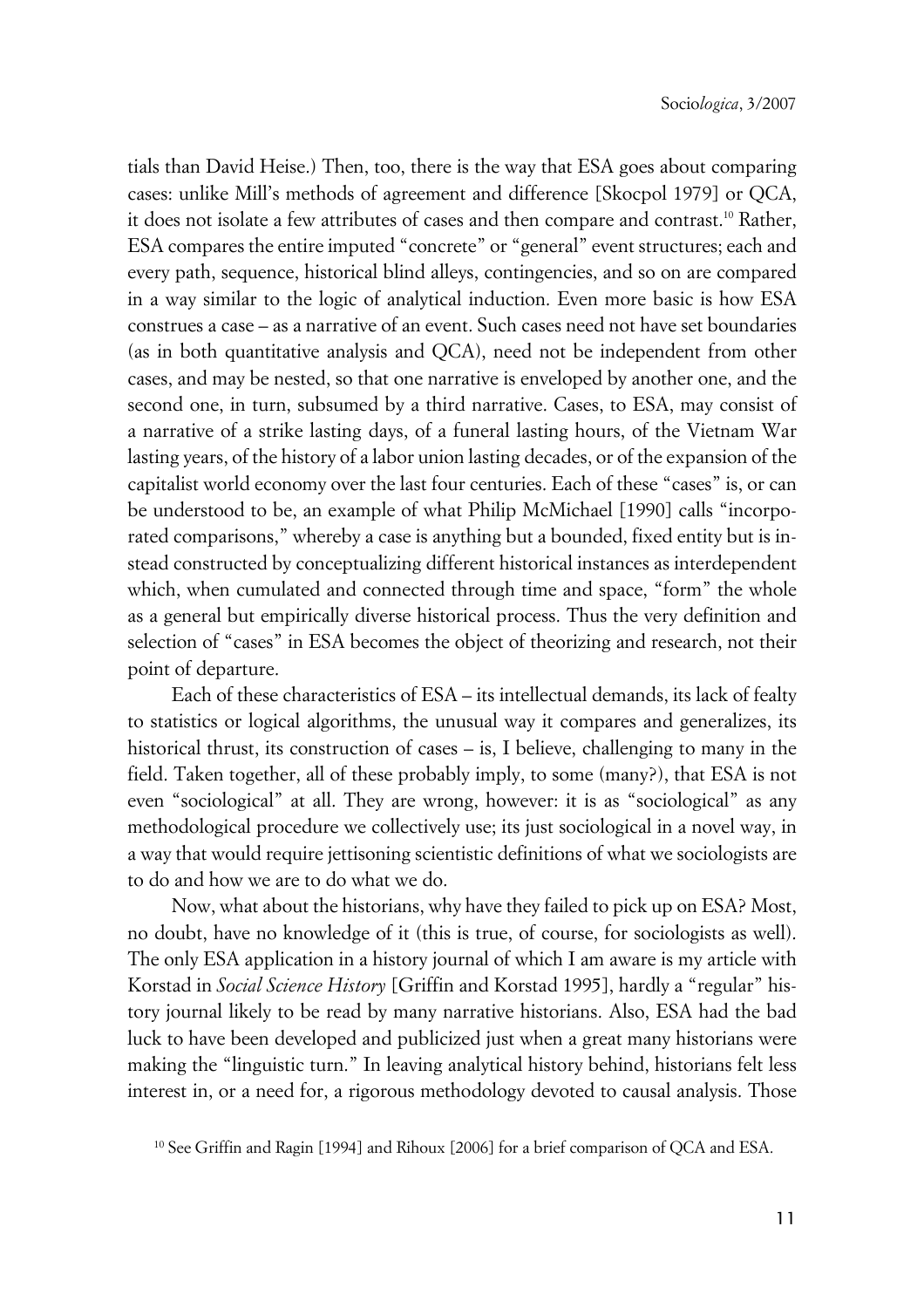historians who do know about ESA, finally, may believe it excessively formal and "model-driven." This belief, too, is unfounded: event structures are not theoretical models imposed on the historical record; they are instead nothing more than explicit depictions of the analyst's interpretations. As I have repeatedly stated, ESA does not mechanically spit out answers to pressing historical questions, and causality, significance and meaning are not "discovered" through its use. It assumes that the historian or the historical sociologist, not the algorithm, possesses the requisite knowledge to anticipate possibilities in a sequence of unfolding action, counterfactualize questions and conditions, explain what happened, and interpret meaning. Thus the really hard work of interpreting causality and extracting meaning from the event falls, as always, to the individual scholar.

Nor should historians fret that ESA destroys the tension and drama of narrative flow, reduces "real" persons to theoretical stick-figures, or weighs the story down with needless technicalities and incomprehensible jargon. Because ESA is, first and foremost, for scholarly self-edification – that is, to sharpen, deepen and broaden the analyst's own thinking – the fruits of an ESA analysis need not be explicitly present as such in the text nor impede stylistic facility [e.g. Griffin and Korstad 1995]. The research product would look and read much like any conventional narrative history: it would simply be better history.

Perhaps other factors are at work as well. I'm not much of a publicist for anything, do not enjoy intellectual arm-wrestling, and did not relentlessly pursue study after study with ESA. In the mid-1990s, I turned, as did many historians, from a concern about causality to one about meaning and from an interest in what happened in the past and why it happened as it did to a concern how the past is used in present-day cultural and political struggles. By and large, then, I had my say and sat down. I'll be the first to admit that the potential of ESA in social-historical inquiry very well could have benefitted from a better spokesperson.

But perhaps I'm wrong about all of this; maybe scholars don't use ESA because it tells them nothing new. Maybe Heise and I overestimated ESA's potential from the very beginning; maybe, indeed, it is a waste of time. Possibly... but I don't think so. I've seen social scientists and historians who thought they knew their cases pretty well utterly stymied after encountering just a few of ETHNO's questions. What they learned was how little they knew. Still, I doubt we will ever plumb the depths of ESA's prowess because it is unlikely to be applied enough to gauge how useful it really is. This is a shame; in my opinion, it will be a communal lost both for historically-oriented social scientists and for historians as well. Few methodologies, formal or informal, either demand or offer as much in terms of sheer intellectual rigor and learning-by-doing as does event-structure analysis.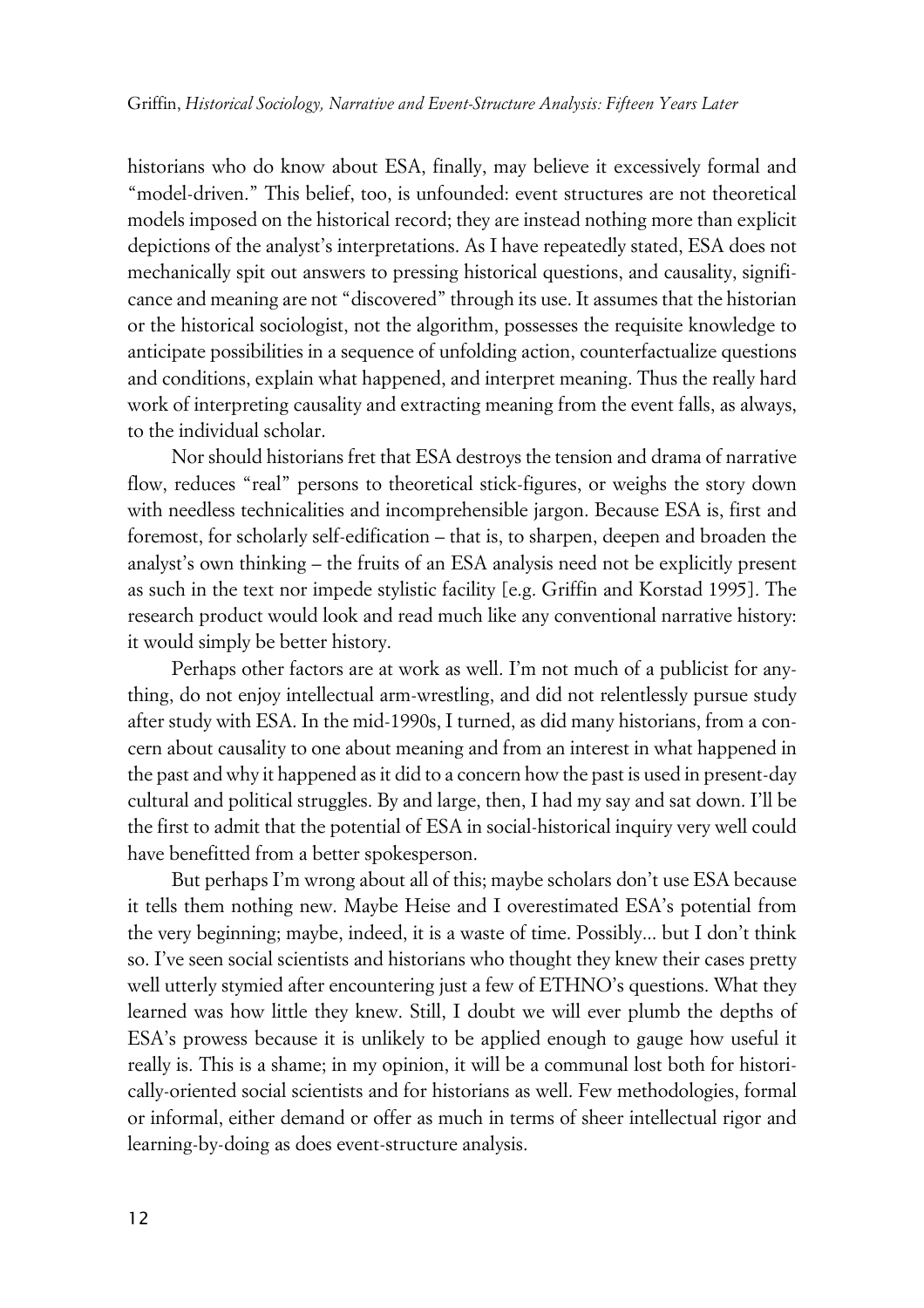## **References**

Abell, P.

1987 *The Syntax of Social Life: The Theory and Method of Comparative Narratives*. Oxford: Clarendon Press.

Abbott, A.

- 1990 "Conceptions of Time and Events in Social Science Methods: Causal and Narrative Approaches." *Historical Methods* 23: 140-150.
- 1991 "History and Sociology: The Lost Synthesis." *Social Science History* 15: 201-38.
- 1992 "From Causes to Events: Notes on Narrative Positivism." *Sociological Research and Methods* 20: 428-455.

Abbott, A., and Alexandra H.

1990 "Measuring Resemblance in Sequence Data: An Optimal Matching Analysis of Musicians' Careers." *American Journal of Sociology* 96: 144-185.

Abrams, P.

- 1980 "History, Sociology, Historical Sociology." *Past and Present* 87: 3-16.
- 1982 *Historical Sociology*. Ithaca: Cornell University Press.

Aminizade, R.

1992 "Historical Sociology and Time." *Sociological Methods and Research* 20: 456-480.

Beer, S.

1963 "Causal Explanations and Imaginative Re-actment." *History and Theory* 3: 6-29.

Bennett, A., and Colin E.

- 2006 "Complex Causal Relation and Case Study Methods: The Example of Path Dependence." *Political Analysis* 14: 250-267.
- Biggert, R.
- 2004 "Why Are Strikes Successful? An Event-Structure Analysis Bread and Roses Strike." Paper presented at the American Sociological Association.

Bloch, M.

1953 *The Historian's Craft*. New York: Knopf.

Bonnell, V.

1980 "The Uses of Theory, Concepts and Comparison in Historical Sociology." *Comparative Studies in Society and History* 22: 156-73.

Brown, C.

- 2000 "The Role of Employers in Split Labor Markets: An Event-structure Analysis of Racial Conflict and AFL Organizing, 1917-1919." *Social Forces* 79: 653-681.
- Brown, C., and Brueggemann, J.
- 1997 "Mobilizing Interracial Solidarity: A Comparison of the 1919 and 1937 Steel Industry Labor Organizing Drives." *Mobilization* 2: 47-70.

Brueggemann, J., and Boswell, T.

1998 "Realizing Solidarity: Social Interracial Unionism During the Great Depression." *Work and Occupations* 25: 436-482.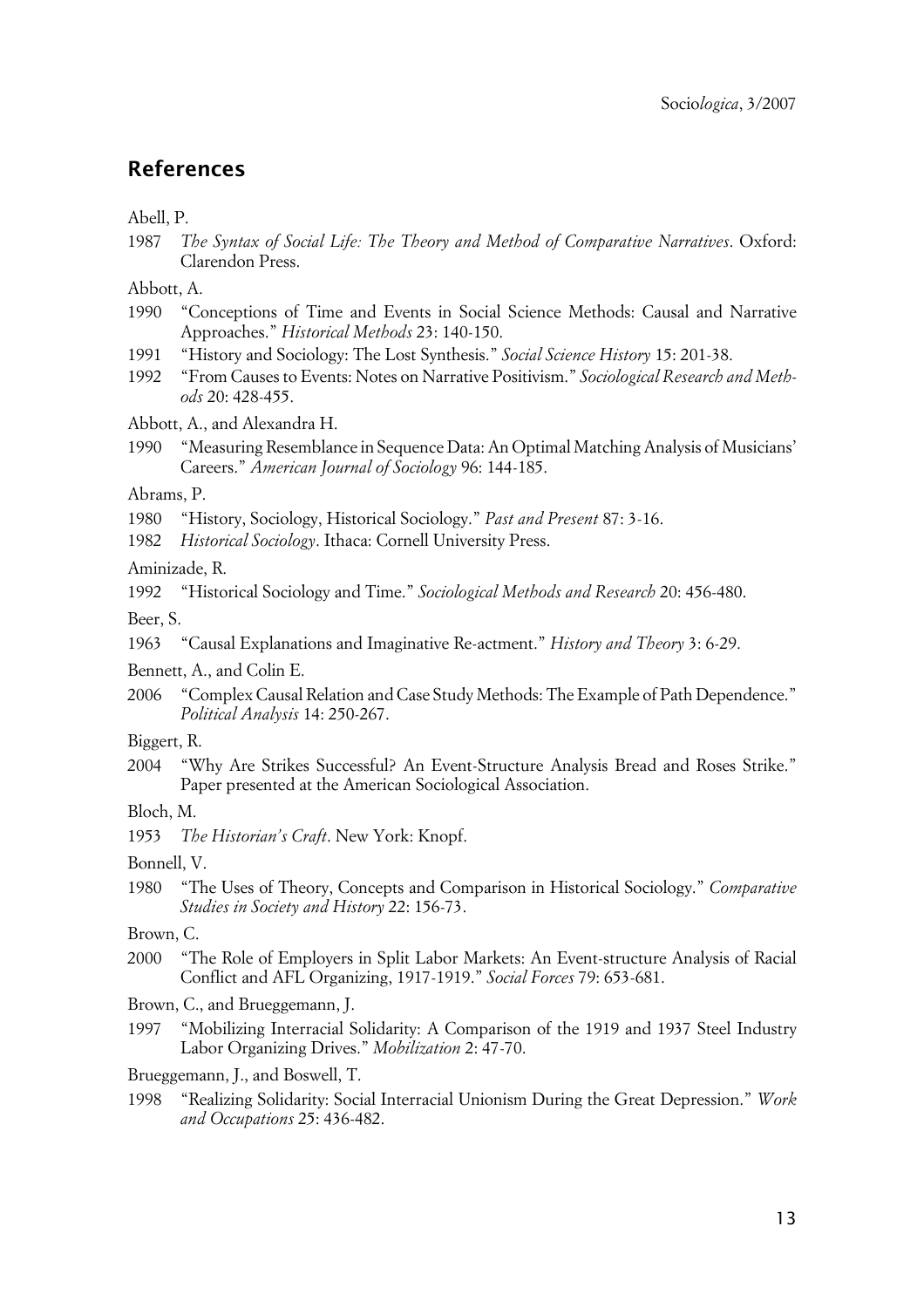Brueggemann, J., and Brown, C.

2003 "The Decline of Industrial Unionism in the Meatpacking Industry: Event-structure Analyses of Labor Unrest, 1946-1987." *Work and Occupations* 30: 327-360.

#### Brundage, W.F.

- 1994 "Varn Mill Riot: Violence and Justice in the New South." *Georgia Historical Quarterly* 78: 257-280.
- Burawoy, M.
- 1989 "Two Methods in Search of Science: Skocpol versus Trotsky." *Theory and Society* 18: 759-805.

Cha-Jua, S.K.

2000 "A Warlike Demonstration: Legalism, Violet Self-Help, and Electoral Politics in Decatur, Illinois, 1894-1898." *Journal of Urban History* 26: 591-629.

Corsaro, W., and Heise, D.

1990 "Event Structure Models from Ethnographic Data." *Sociological Methodology* 20: 1-57.

Franzosi, R.

- 1989 "From Words to Numbers: A Generalized and Linguistics-Based Coding Procedure for Collecting Textual Data." *Sociological Methodology* 19: 263-298.
- 1994 "From Words to Numbers: A Set Theory Framework for the Collection, Organization, and Analysis of Narrative Data." Sociological Methodology 24: 105-136.
- Geertz, C.
- 1980 "Blurred Genres: The Reconfiguration of Social Thought." *American Scholar* 49: 165-179.
- Giddens, A.
- 1979 *Central Problems in Social Theory*. Berkeley and Los Angeles: University of California Press.
- Griffin, Larry J.
- 1992 "Temporality, Events, and Explanation in Historical Sociology: An Introduction." *Sociological Research and Methods* 20: 403-427.
- 1993 "Narrative, Event-Structure Analysis and Causal Interpretation in Historical Sociology." *American Journal of Sociology* 98: 1094-1133.
- Griffin, L.J., Clark, P., and Sandberg, J.
- 1997 "Narrative and Event: Lynching and Historical Sociology." Pp. 24-47 in *Under Sentence of Death: Lynching in the South*, edited by F. Brundage. Chapel Hill, NC: University of North Carolina Press.
- Griffin, L.J., and Korstad, R.R.
- 1995 "Class as Race and Gender: The Making and Breaking of a Union Local in the Jim Crow South." *Social Science History* 19: 425-454.
- 1998 "Historical Inference and Event-Structure Analysis." *International Review of Social History* 43: 145-165.

Griffin, L.J., and Ragin, C.

1994 "Some Observations on Formal Methods of Qualitative Analysis." *Sociological Methods and Research* 23: 4-21.

Heise, D.

1988 "Computer Analysis of Cultural Structures." *Social Science Computer Review* 6: 183-196.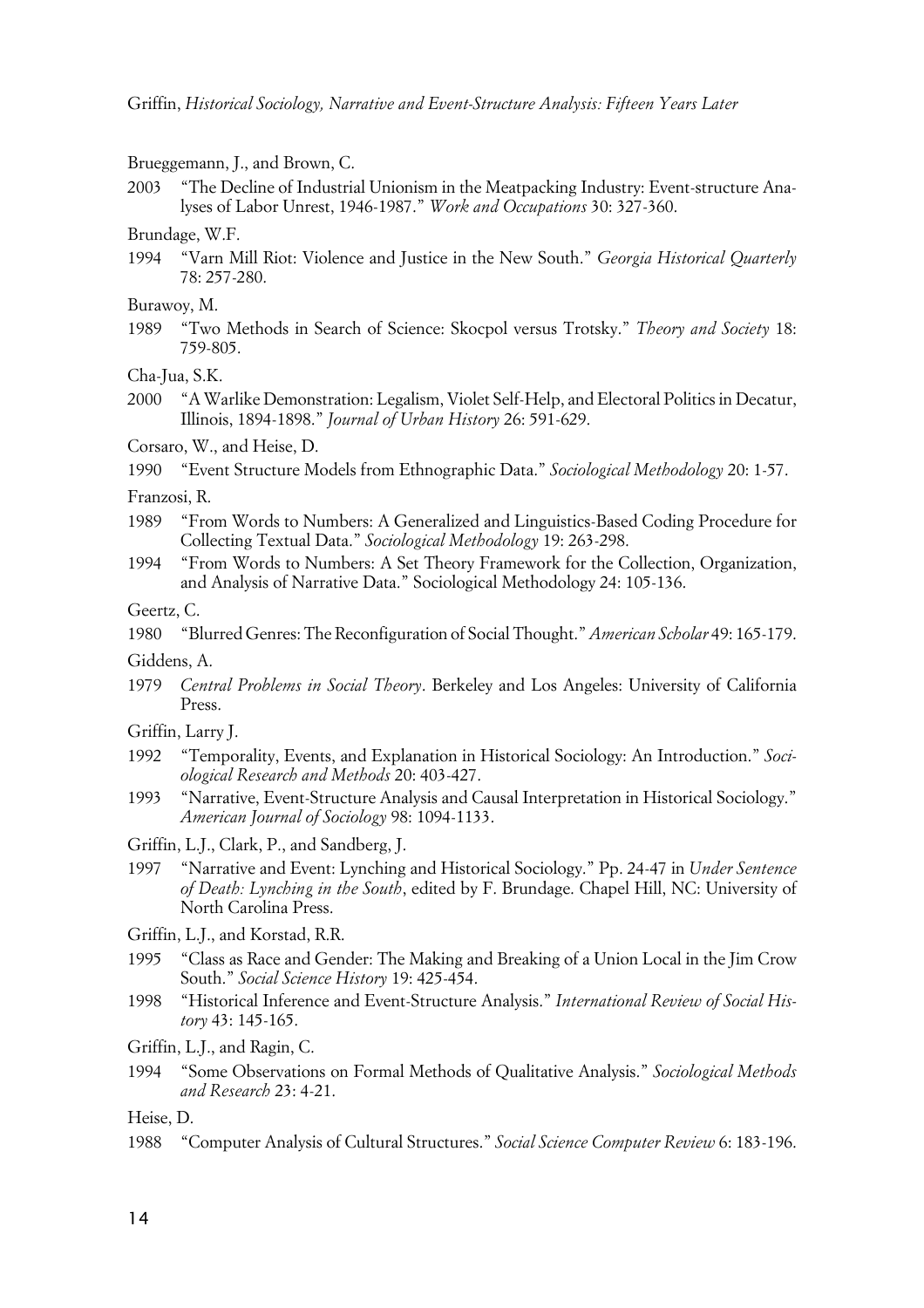1989 "Modeling Event Structures." *Journal of Mathematical Sociology* 14: 139-169.

- Isaac, L., and Griffin, L.J.
- 1989 "Ahistoricism in Time-Series Analyses of Historical Process: Critique, Redirection and Illustrations from U.S. Labor History." *American Sociological Review* 54: 873-890.
- Isaac, L., Street, D., and Knapp, S.
- 1994 "Analyzing Historical Contingency with Formal Methods: The Case of the 'Relief Explosion' and 1968." *Sociological Methods and Research* 22: 114-141.

## Laslett, B.

1991 "Biography as Historical Sociology: The Case of William Fielding Ogburn." *Theory and Society* 20: 511-538.

#### Lieberson, S.

1985 *Making It Count: The Improvement of Social Research and Theory*. Berkeley and Los Angeles: University of California Press.

## McMichael, P.

- 1990 "Incorporating Comparison Within a World-Historical Perspective: An Alternative Comparative Method." *American Sociological Review* 55: 385-397.
- O'Neill, K.M., Calia, J., Chess, C., and Clark, L.
- 2007 "Miscommunication During the Anthrax Attacks: How Events Reveal Organizational Failures." *Human Ecology Review* 14: 11-19.

#### Porter, D.

1981 *The Emergence of the Past: A Theory of Historical Explanation*. Chicago: The University of Chicago Press.

#### Ragin, C.

1987 *The Comparative Method: Moving Beyond Qualitative and Quantitative Strategies*. Berkeley: University of California Press.

#### Richardson, J.

2004 "Millowners and Wobblies: An Event-Structure Analysis. The Everett Massacre of 1916." Paper presented at the American Sociological Association.

#### Rihoux, B.

2006 "Qualitative Comparative Analysis (QCA) and Related Systematic Comparative Methods: Recent Advances and Remaining Challenges for Social Science Research." *International Sociology* 21: 679-709.

## Sewell, W.A., Jr.

2005 *Logics of History: Social Theory and Social Transformation*. Chicago: University of Chicago Press.

Skocpol, T.

- 1979 *States and Social Revolutions*. Cambridge: Cambridge University Press.
- 1984a "Sociology's Historical Imagination." Pp. 1-21 in *Vision and Method in Historical Sociology*, edited by T. Skocpol. New York: Cambridge University Press.
- 1984b "Emerging Agendas and Recurrent Strategies in Historical Sociology." Pp. 356-391 in *Vision and Method in Historical Sociology*, edited by T. Skocpol. New York: Cambridge University Press.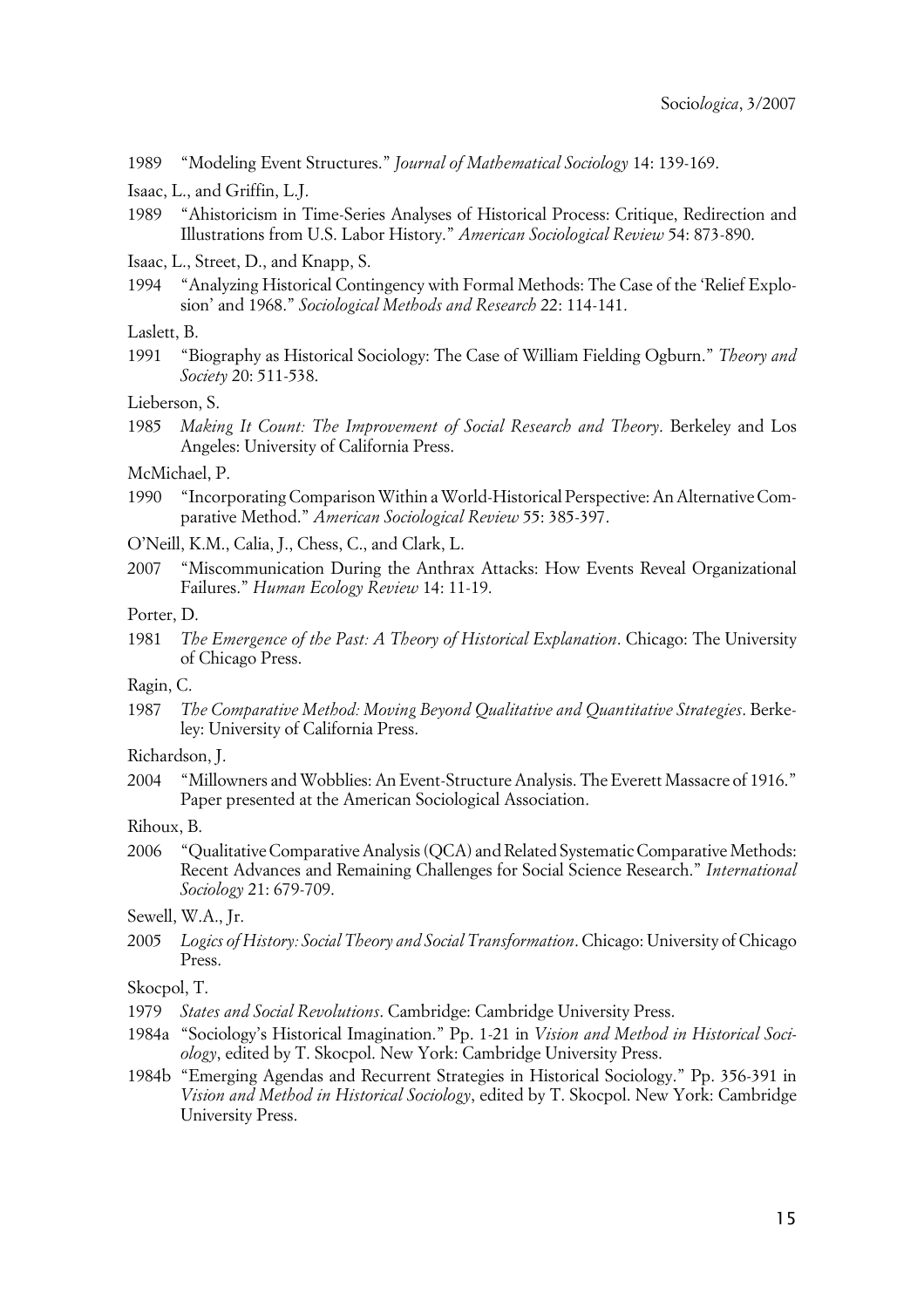Skocpol, T., and Somers, M.

- 1980 "The Uses of Comparative History in Macrosocial Inquiry." *Comparative Study of Society and History* 22: 174-197.
- Stevenson, W.B., and Greenberg, D.N.
- 1998 "The Formal Analysis of Narratives of Organizational Change." *Journal of Management* 24: 741-762.
- 2000 "Agency and Social Networks: Strategies of Action in a Social Structure of Position, Opposition, and Opportunity." *Administrative Science Quarterly* 45: 651-678.

Stinchcombe, A.

1978 *Theoretical Methods in Social History*. New York: Academic Press.

Thompson. E.P.

1978 *The Poverty of Theory and Other Essays*. London: Merlin.

Tilly, C.

1981 *As Sociology Meets History*. New York: Academic Press.

1984 *Big Structures, Large Processes, Huge Comparisons*. New York: Russell Sage Foundation.

Uehara, E.

2001 "Understanding the Dynamics of Illness and Help-seeking: Event Structure Analysis and a Cambodian American Narrative of 'Spirit Invasion.'" *Social Science & Medicine* 52: 519-536.

Weber, M.

1949 *The Methodology of the Social Sciences*. New York: Free Press.